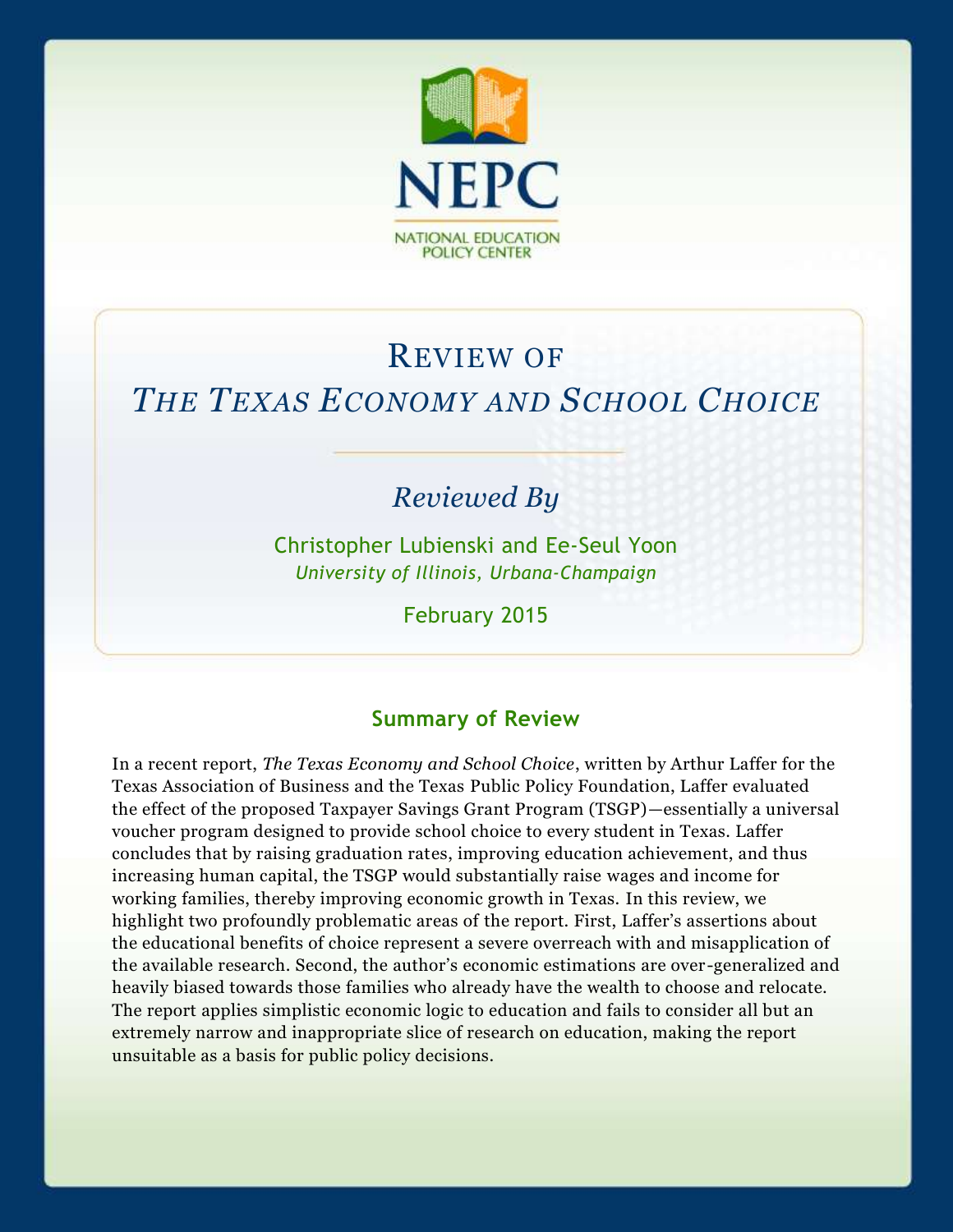**Kevin Welner** *Project Director*

**William Mathis** *Managing Director*

**Jennifer Berkshire** *Academic Editor*

**Erik Gunn** *Managing Editor*

### **National Education Policy Center**

**School of Education, University of Colorado Boulder, CO 80309-0249 Telephone: (802) 383-0058**

**Email: NEPC@colorado.edu http://nepc.colorado.edu**

**Publishing Director: Alex Molnar**



This is one of a series of Think Twice think tank reviews made possible in part by funding from the Great Lakes Center for Education Research and Practice. It is also available at http://greatlakescenter.org.

*This material is provided free of cost to NEPC's readers, who may make non-commercial use of the material as long as NEPC and its author(s) are credited as the source. For inquiries about commercial use, please contact NEPC at nepc@colorado.edu.*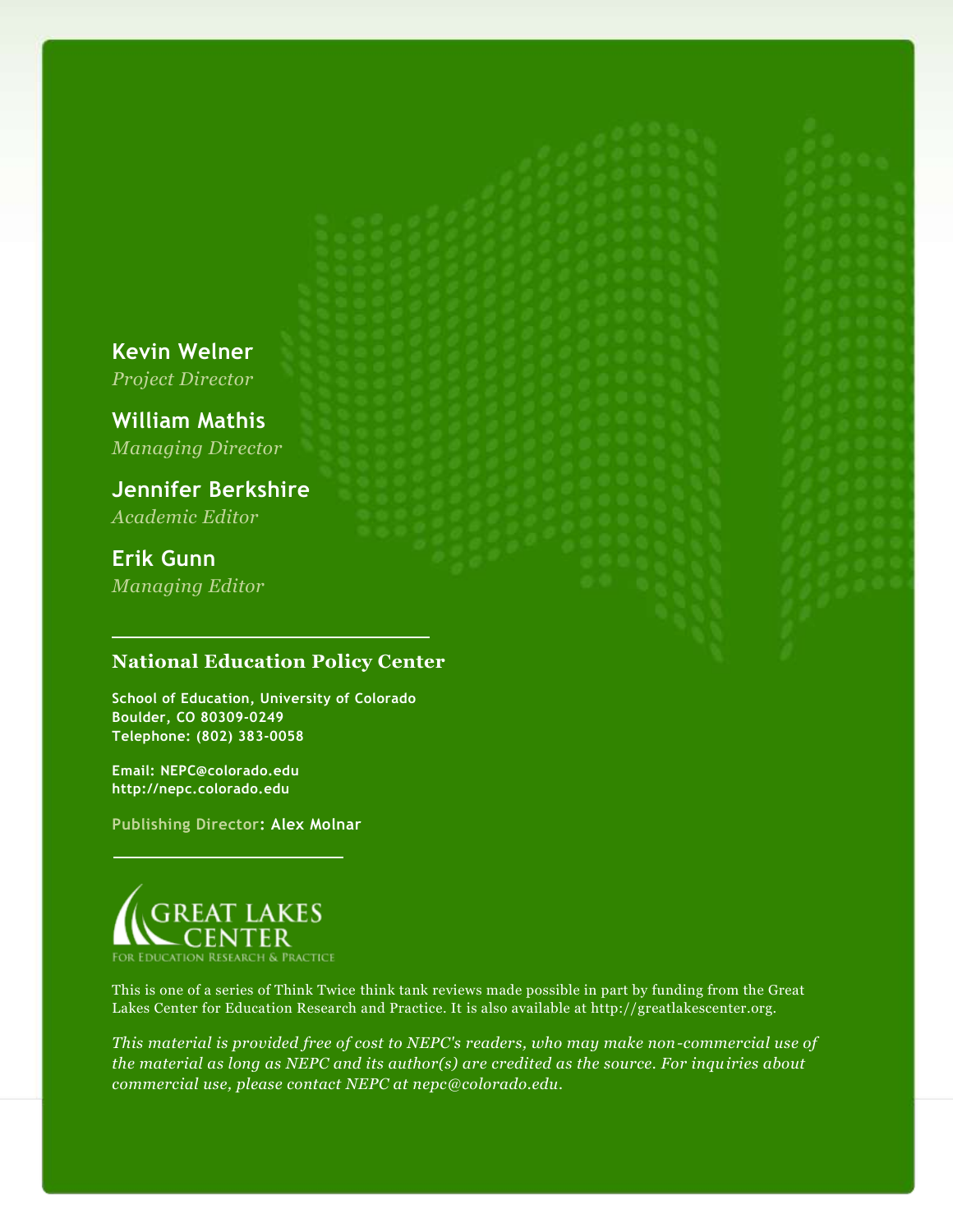## REVIEW OF

## *THE TEXAS ECONOMY AND SCHOOL CHOICE*

*Christopher Lubienski and Ee-Seul Yoon, University of Illinois, Urbana-Champaign*

## **I. Introduction**

A recent report, *The Texas Economy and School Choice*, was written by Arthur Laffer for the Texas Association of Business and the Texas Public Policy Foundation. <sup>1</sup> Laffer is an influential American economist, widely known as the father of supply-side economics ever since he advised President Ronald Reagan to lower taxes as a way to increase government revenues and expand the economy.

Laffer evaluated the effect of the Taxpayer Savings Grant Program (TSGP), which is essentially a universal voucher program designed to provide school choice to every student who attended a public school the prior year, or who is entering school in Texas for the first time. The TSGP would pay tuition at a private school of the student's choice, "subject to a maximum of 60% of the average per-student cost in public schools."

Laffer concludes that by raising graduation rates, improving education achievement, and consequently, increasing human capital, the TSGP would substantially raises wages and income for working families, and thus improve economic growth in Texas.

In this review, we highlight two profoundly problematic areas of the report. First, Laffer's assertions about the educational benefits of choice represent a severe overreach and misapplication of the available research. Second, the author's economic estimations are also over-generalized, and heavily biased towards those families who already have the wealth to choose and relocate.

## **II. Findings and Conclusions of the Report**

#### **Education benefits:**

#### *student achievement, teacher benefits, and school innovations*

In education, Laffer projects a reduction of "the 130,000 dropouts statewide by half" as a direct result of the TSGP (p. 1). This drastic drop, he asserts, will be achieved through

http://nepc.colorado.edu/thinktank/review-texas-economy-school-choice **1** *of* 8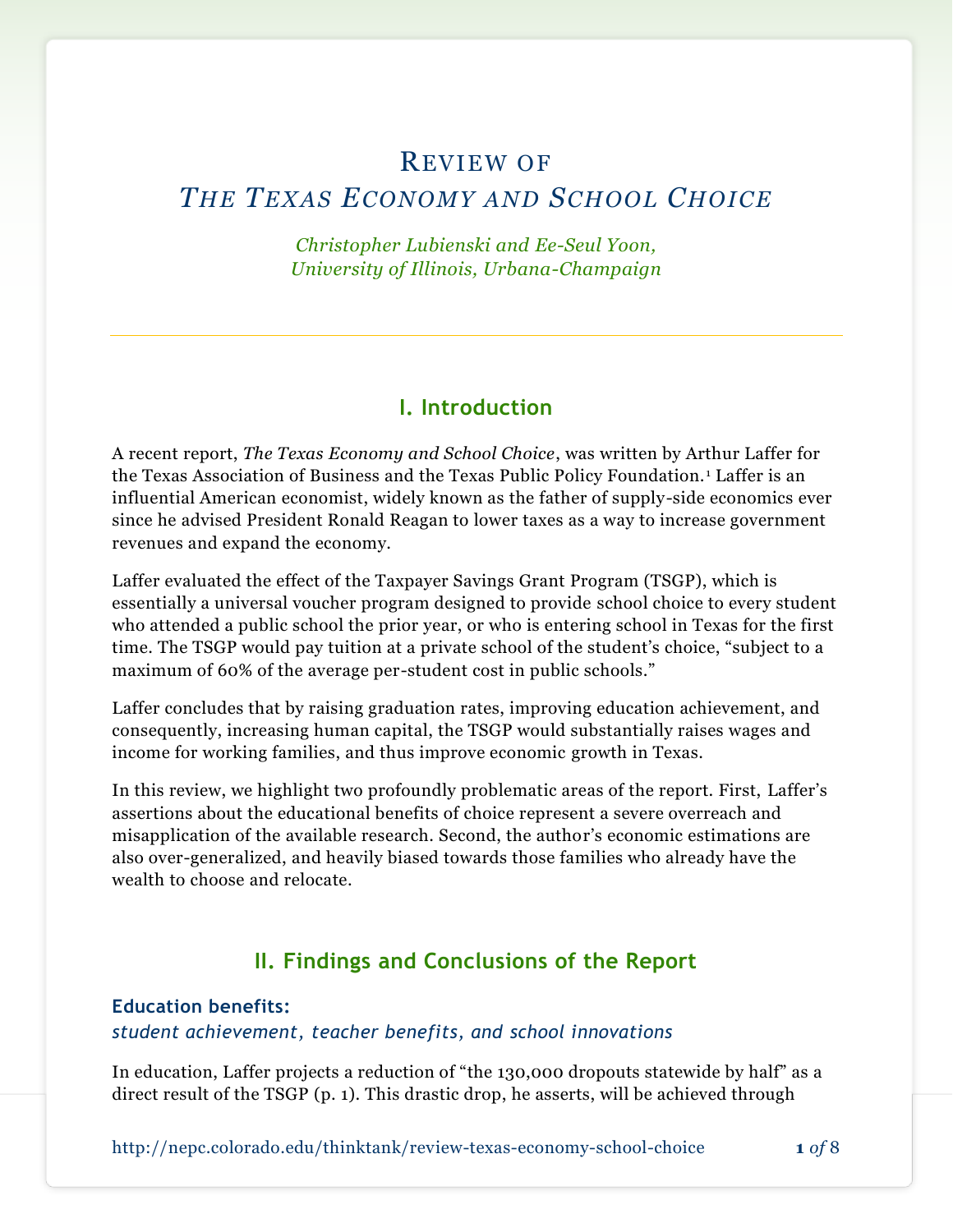higher educational achievement by reducing the gaps between different groups. The state is expected to produce education results that approach those of "higher achieving countries" (p. 1). Increased choice options are also claimed to increase salaries and employment options for teachers. Finally, he relies on unspecified "economic theory" that ostensibly supports the argument that competition accelerates school innovation (p. 8).

#### **Economic gains:**

#### *wage increases, employment expansion, property values, and GDP growth*

A main focus of Laffer's analysis is to present the potential effects of school choice on the state's economy. He projects that increased wages will result from more youths finishing high school while improved education achievement should increase the level of human capital and raise incomes. Overall, higher levels of human capital are suggested to lead to high economic productivity. Laffer speculates that, over the next 25 years, the TSGP will raise the state's GDP between 17% (\$260 billion) and 30% (\$460 billion). This estimated economic boom then will generate up to a million new jobs, bringing more people to Texas and thereby driving up residential and commercial property values.

## **III. The Report's Rationale for Its Findings and Conclusions**

Laffer bases his predictions regarding the impact of choice on student achievement and school effects on two main assumptions: (1) that schools in a choice scheme will exhibit particular organizational behaviors, such as increasing innovation; and (2) that those behaviors will be shaped in predictable and desirable ways by the competitive incentives introduced through a universal voucher scheme. Laffer also draws from the classic theory of human capital as the basis for his economic predictions: that is, the more education and training one receives, the more productive one becomes, and thus the more one contributes to overall economic growth.

## **IV.The Report's Use of the Research Literature**

#### **Academic impact**

Laffer's claims regarding education are based on (1) an extremely selective reading of the research literature, and (2) a notable misapplication of that research to make claims that are simply not supported by the evidence.

Laffer bases his projections of academic effects largely on a small set of nine studies that are either (a) authored primarily by voucher advocates, or (b) selectively reported by Laffer. Such use of the studies in question has been critiqued in these reviews before.<sup>2</sup> Here we will just note that they tend to be funded and/or conducted by voucher proponents such as the Program on Education Policy and Governance, the Texas Public

http://nepc.colorado.edu/thinktank/review-texas-economy-school-choice **2** *of* 8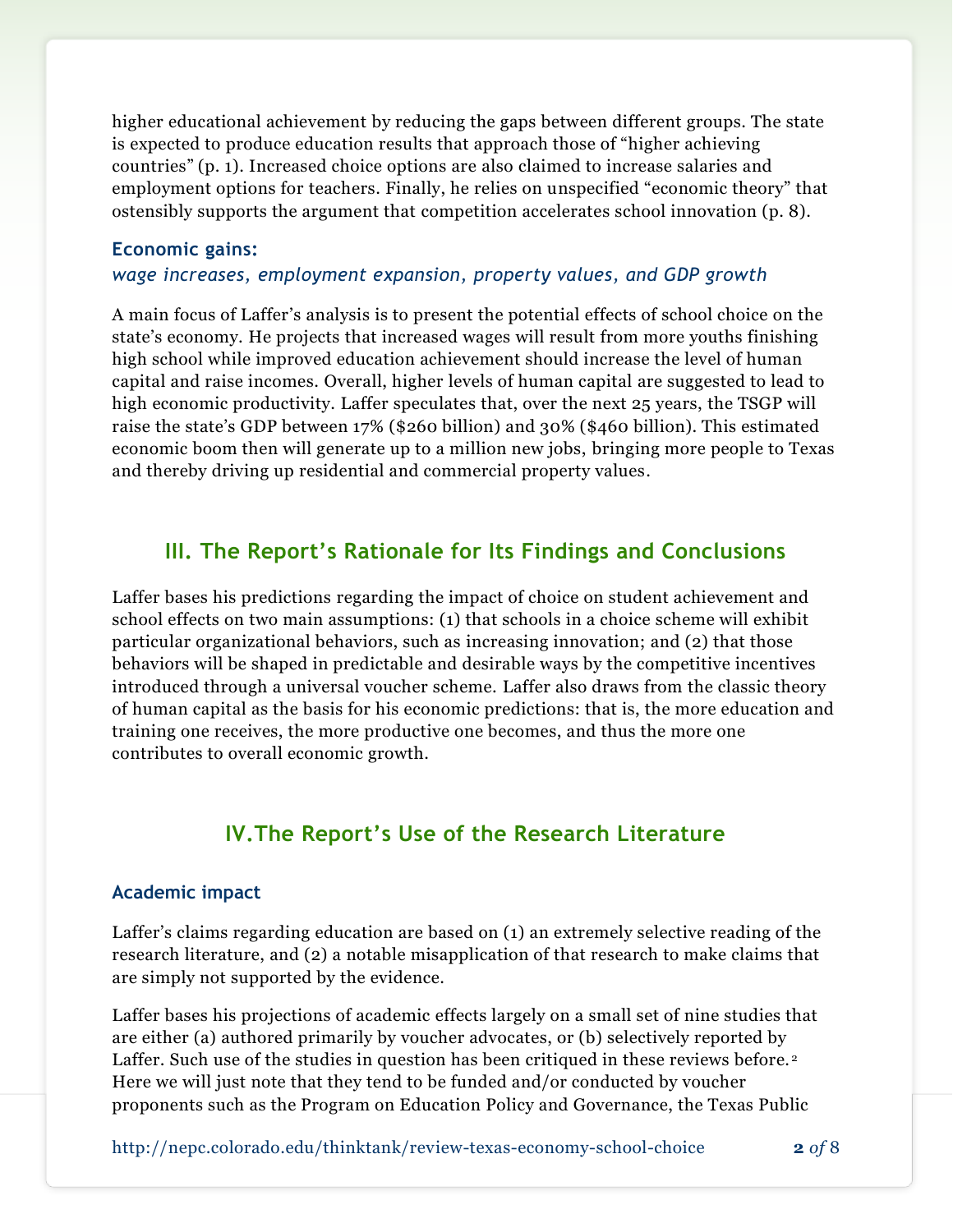Policy Foundation, and the Heartland Institute; are often challenged by independent researchers on methodological grounds; and tend not to be published in peer-reviewed journals.<sup>3</sup> (Indeed, of the 182 endnotes in the report, only  $12 - \text{citing just 9 separate}$ sources — are from peer-reviewed journals. Findings are often selectively reported, such as claiming (erroneously) that all groups see academic gains from choice programs (see below). Studies that are more applicable to the question of scaling up to universal vouchers, such as those investigating the relative effectiveness of private schools overall, are ignored.<sup>4</sup>

Secondly, the projections made by Laffer regarding the likely academic impact of the TSGP are not supported by the evidence, including the selective set of studies he uses to make his claims. For instance, Laffer cites the "improvement in standardized test scores that has already been shown to develop from *broad school choice reforms*" (p.3, emphasis added ), but bases this claim on reports on *means-tested* voucher programs *targeted in specific cities*. Similarly, Laffer quotes Jay Greene regarding the "hidden consensus" on academic effects: "Green (sic) summarizes, 'Every one of those analyses finds statistically significant benefits from school choice *for those who are provided with opportunities* to choose a private school'" (p.8, emphasis added). Even if we accept Greene's questionable claims, <sup>5</sup>

Greene is dealing with restricted programs where smaller proportions of the general student population self-selected into choice schemes and lotteries, with only some of those students arguably seeing benefits. There is simply no empirical research showing, despite Laffer's claims, that school choice "unambiguously improve(s) education performance and achievement for all students…" (p.12. ). As another example, Laffer projects dramatic increases in graduation rates based on

*Because the evidence that Laffer uses in support of his claims is typically misapplied, it is difficult to accept the report's claims.*

reports on these local programs, but ignores the fact that there are significant questions about selection bias, attrition, and peer effects in these reports generally published by advocacy groups. The peer effect concern is particularly problematic since, if graduation rates go up in targeted programs due to selection of students into more academically oriented peer groups in private schools, as those programs are scaled up in the TSGP, the peer effect will diminish. Simply put, the evidence Laffer cites does not show that these local programs lead to a lower drop-out rate, particularly in the larger population.

An area where Laffer is simply out of touch with the research is in terms of the organizational behavior he anticipates from schools in response to competition, based on his simplistic economic logic for schools, rather than empirical evidence of how schools actually operate in market-oriented environments. Laffer writes that

public schools coming under such competitive threat would be expected to focus on improving their education performance. . . . For example, in response to the Milwaukee school choice program, the Milwaukee public schools . . . guaranteed parents that students would be reading at grade level by at least the third grade, or the student would receive individual tutoring. That guarantee was proclaimed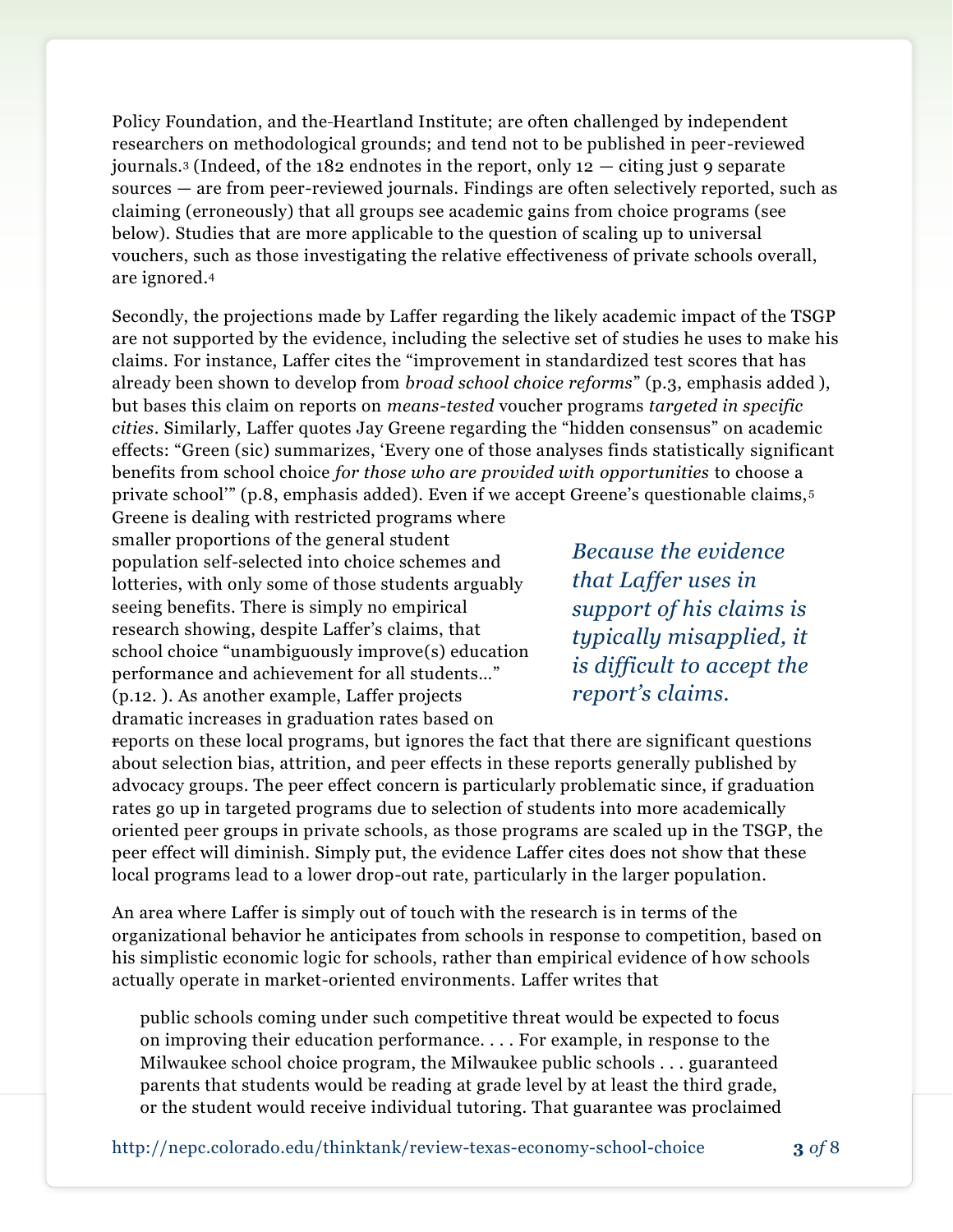very publicly, with extensive advertising to promote it, on billboards, and the sides of buses (p.12.).

While some research finds no support for the claim that competition causes schools to allocate more resources to academics,<sup>6</sup> even the reports that highlight increases in academic productivity in response to competition find such *only in certain circumstances*. <sup>7</sup> Ironically, the very example Laffer uses undercuts his claim: he contends that Milwaukee Public Schools focused "on improving their educational performance" in response to voucher competition, but provides no evidence that they made any such improvements besides some ads on billboards and buses (p.12.). This illustrates his misunderstanding of school innovation in education markets. He asserts, "Schools and teachers would be subject to market competition and incentives to innovate …to possibly reinvent education at different school levels" (p.31). In making this simplistic claim, he cites such noted organizational theorists as Newt Gingrich and an extremely lowperforming online charter school company. Yet much research has shown that competition appears to effect change more at the organizational level in terms of management and governance arrangements, rather than in the classroom.<sup>8</sup>

Perhaps Laffer's biggest miscalculation of organizational behavior is his broad assertion that vouchers would save Texas taxpayers "billions" (p.2). The grant is capped at 60% of the average per-pupil expenditure for "maintenance and operations in public school," but competing estimates of that figure, as well as for the number of students who might enter the TSGP, highlight the tenuous nature of these claims (p. 2). But Laffer promises additional savings, since "Two-thirds of private elementary school students in Texas attend parochial schools, where the average tuition is about 22% less than the maximum grant amount. So the savings to taxpayers would be 22% more than estimated above for students that choose to attend those private schools" (p. 6). The apparent precision of a figure like "22%" is belied by the odd assumption that private school operators would not then raise their tuition to the full 60% cap.

#### **Economic impact**

In calculating the TSGP program's economic benefits, Laffer relies extensively on two studies: one is a report written by McKinsey and Co., a multinational consulting company that specializes in using accounting principles to develop management strategies for large corporations; and the other, a working paper by Eric Hanushek. It is notable that both of these studies contain inflated speculation about the effects of standardized testing scores on the U.S. economy as a whole (rather than on a single state). The lack of literature on this topic probably has to do with the fact that economic forecasting is an extremely difficult task; as a former chairman of the Federal Reserve, Alan Greenspan, famously said, "We really can't forecast all that well, and yet we pretend that we can." <sup>9</sup> As such, there are few peer-reviewed studies that make economic predictions over a period of a quarter century, as Laffer has done in this report. In fact, Laffer does not cite a single peer reviewed study that shows a direct positive relationship between school choice reform and GDP growth.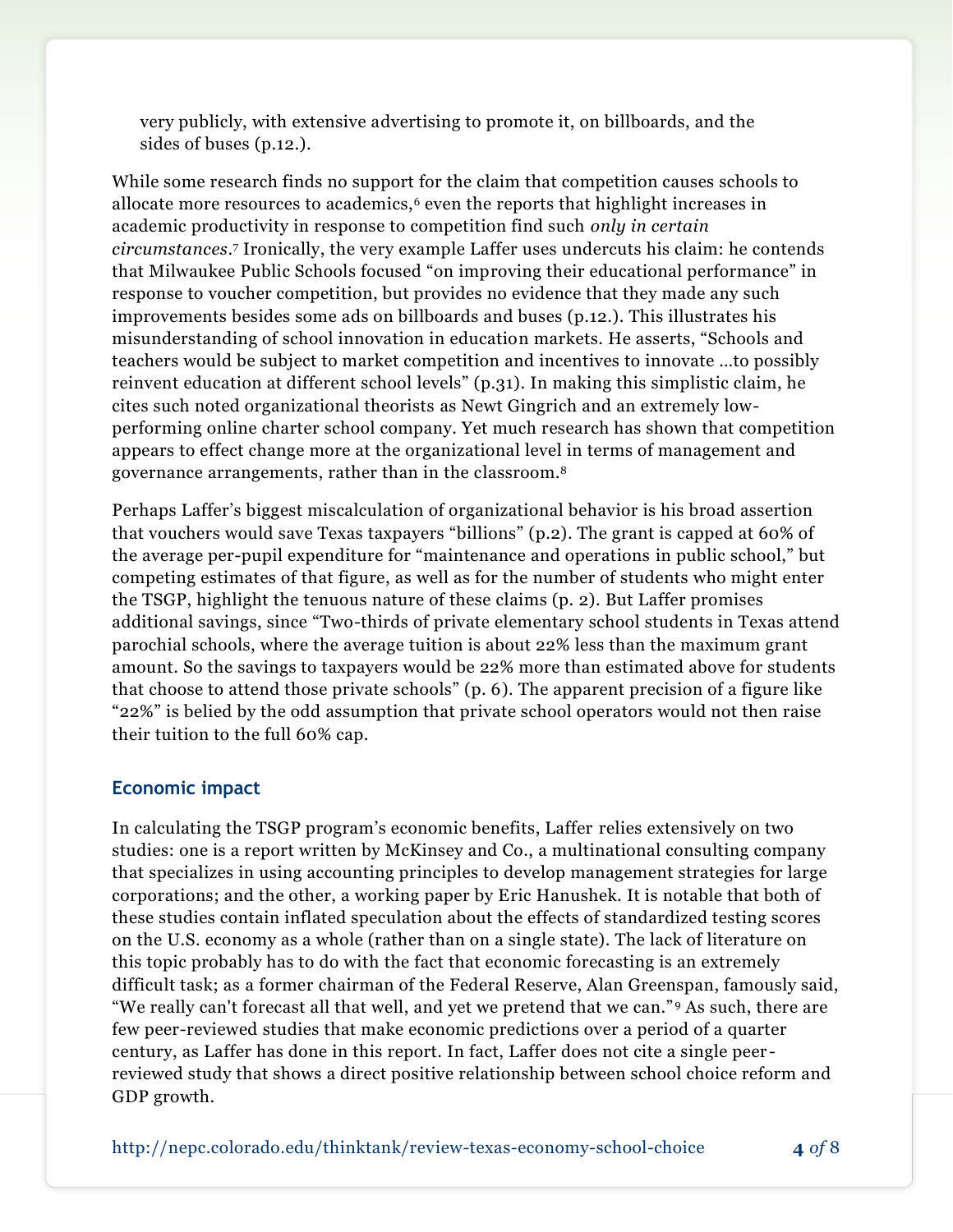Laffer also cites the work of economic historian Brian Domitrovic to argue that America's economic success has been achieved because of Reagan's economic policies. <sup>10</sup> Yet again, his review of the literature is one-sided. As notable economists, such as Noble laureate Joseph Stiglitz, have noted, these types of supply-side economic policies have led to extreme inequality.<sup>11</sup> The U.S. has not seen its current level income disparity since the Great Depression.

In addition, although Laffer asserts that the "emerging literature" has already begun to discuss school choice reform as a promising avenue for urban redevelopment and revival, he cites no formally reviewed studies that show a direct linkage between school choice and housing price increases (p. 23). Instead, he predicts higher housing values based on the opposite dynamic—by making an inference from a single study (a working paper) that shows a positive relationship between district test scores and housing prices. Another paper he cites is published by the libertarian Cato Institute, a think tank that promotes market-based education reforms. The narrow set of literature thus grossly overlooks an increasing body of spatial education scholarship, which has shown that the types of people who move into these gentrified city neighborhoods are largely middle-income families; in this very process, low-income, racial minority families get displaced and disconnected from their friends, neighbors, leaders and teachers. <sup>12</sup>

## **V. Review of the Report's Methods**

One major limitation of this report is that Laffer does not offer any original method of calculation. Instead, he borrows others' formulas, and then applies these formulas to Texas without any consideration of the differences between what others studied and the case of Texas. For instance, Laffer relies exclusively on McKinsey and Co., and advances the view that what is estimated for the U.S. then can be translated "proportionally for Texas" (p. 21). This exercise might arguably have been acceptable if the Texas economy was representative of the U.S. as a whole, but the report does not provide us with any evidence that that is the case. Also, in assessing wage benefits, Laffer seems to have ignored the realities of labor market discrimination: minority populations earning high school diplomas may not earn wages comparable to their white peers. <sup>13</sup> In other words, in calculating the benefits, Laffer uses the economic assumption of universality and rational individuals, which often do not reflect human behavior. Similarly, he makes a hasty generalization when asserting that the "successes" of one gentrifying neighborhood are applicable to the rest of the state. He used as a case study the school choice program in the Edgewood School District, in San Antonio, Texas, which gave vouchers to every student regardless of family background. Although the case shows positive correlations (rather than causations) among school choice, educational outcomes and urban redevelopment, it is plagued by insufficient information. We are given little information on who moved into the neighborhood and who moved out. Can we assume that this one neighborhood is representative of all of Texas? We are left with more questions than answers. Laffer is doing armchair theorizing, which may bear little resemblance to reality.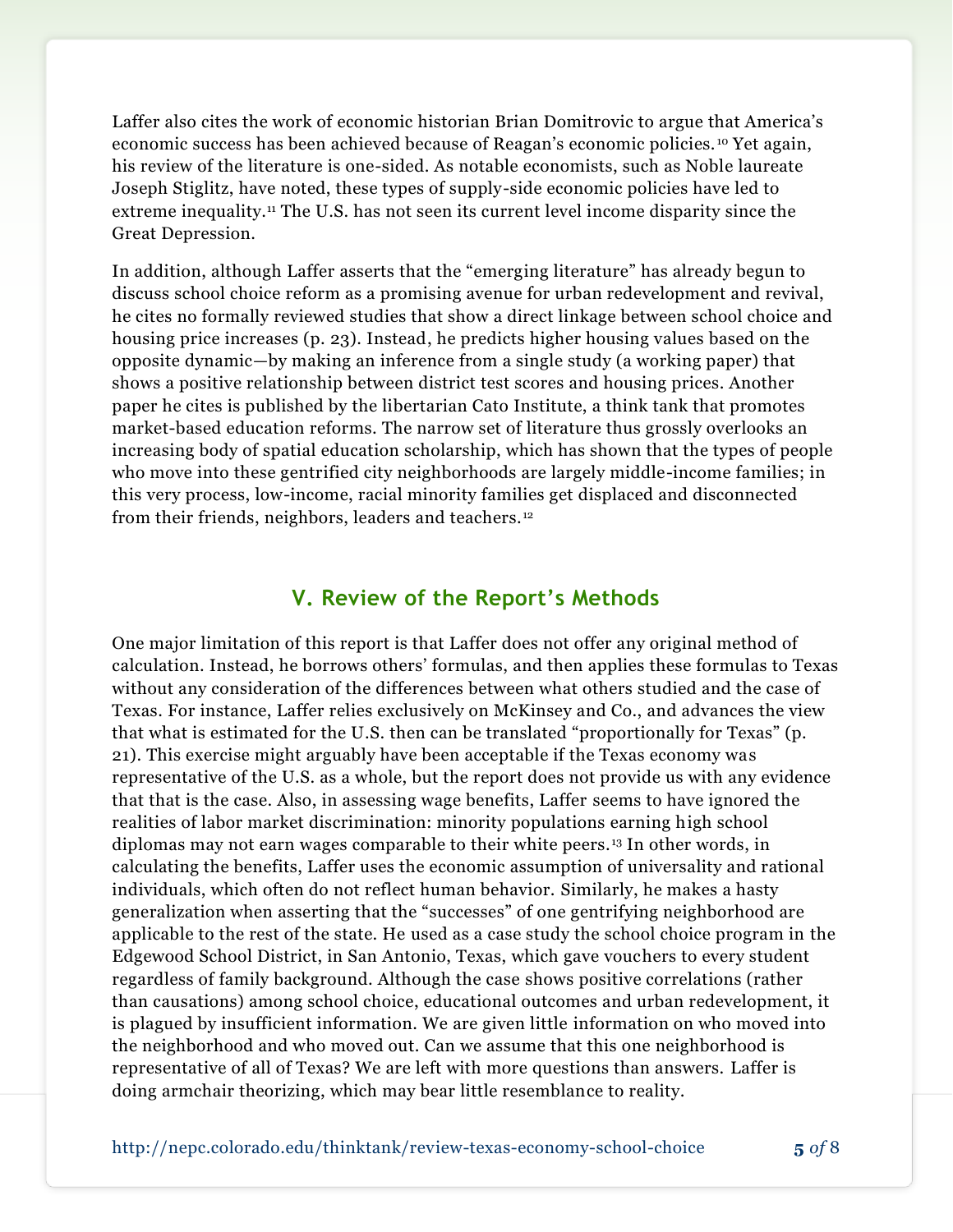## **VI. Review of the Validity of the Findings and Conclusions**

Because the evidence that Laffer uses in support of his claims is typically misapplied, it is difficult to accept the report's claims. As many advanced economies have seen, raising education levels alone is unlikely to increase GDP substantially. The argument for economic growth based on human capital theory falls short; the accumulation of human capital alone will not guarantee substantial economic growth at the individual or societal level, in part because of labor market discrimination. Moreover, we observe many countries around the world that have high educational performance (which Laffer wants Texas to rival), even if they do not employ "choice" or vouchers. Yet the economies of many nations performing highly on educational performance have slowed down in recent decades, undercutting Laffer's assumed link between education and economic performance.

## **VII. Usefulness of the Report for Guidance of Policy and Practice**

While this report is clearly written to recommend the TSGP to the State of Texas, the lack of comprehensiveness and transparency—as well as the problems in its methodology, literature review, and analysis—make it unsuitable as a basis for public policy decisions. By simply borrowing formulas from other reports, Laffer does not provide any analysis that is sensitive to the state of Texas, and in particular to the policy proposal in question. Indeed, his economic logic continues to be based on the trickle-down theory of cutting government expenditures and reducing taxes, when in fact, this approach over the last three decades has resulted in "the riches accruing to the top…at the *expense* of those down below."<sup>14</sup> We further note that this kind of inequality has been particularly acute in the education sector, as we have witnessed over 140 court cases since 1970 that have been filed to challenge high-level of funding disparities among school districts across the US. <sup>15</sup> Once implemented, the TSGP would allow families with higher incomes to supplement their children's education even further, while fewer resources would be available for those children from low-income families.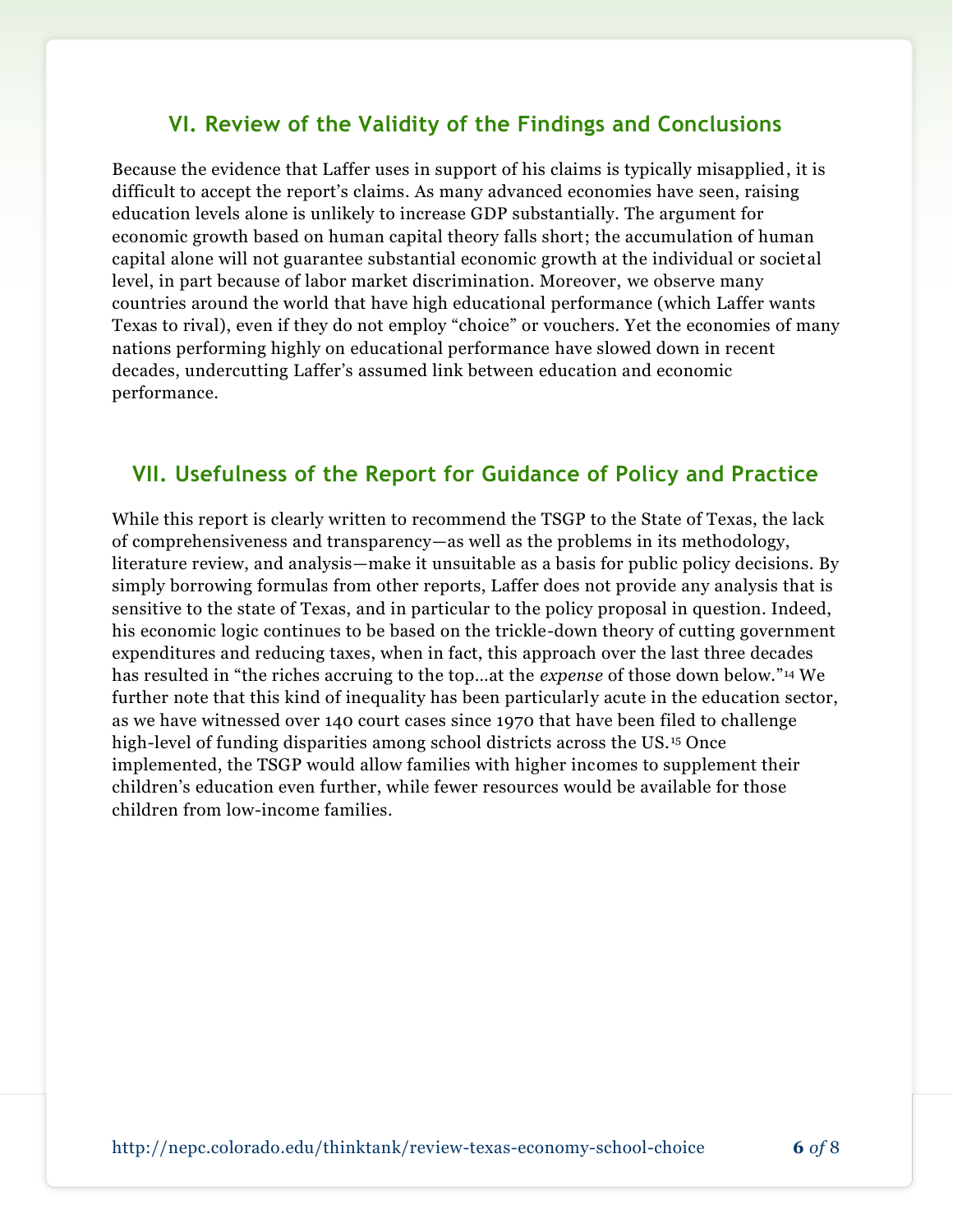## **Notes and References**

- 1 Laffer, A. (2015). *The Texas Economy and School Choice: An analysis of the Taxpayer Savings Grant Program* (commissioned by Texas Association of Business and Texas Public Policy Foundation). San Francisco: Laffer Associates.
- 2 Lubienski, C. & Brewer T.J. (2013). *Review of "Report Card on American Education: Ranking State K-12 Performance, Progress, and Reform."* Boulder, CO: National Education Policy Center. Retrieved February 15, 2015, fro[m http://nepc.colorado.edu/thinktank/review-report-card-ALEC-2013/;](http://nepc.colorado.edu/thinktank/review-report-card-ALEC-2013/)

Lubienski, C. (2007). *Review of "The ABC's of School Choice"* (from the Milton & Rose D. Friedman Foundation). Tempe, AZ: Educational Policy Research Unit, Education Policy Studies Laboratory, Arizona State University (EPSL-0709-241-EPRU).

- 3 Lubienski, C., Weitzel, P., & Lubienski, S.T. (2009). Is there a "consensus" on school choice and achievement? Advocacy research and the emerging political economy of knowledge production. *Educational Policy, 23* (1), 161-193.
- 4 Braun, H., Jenkins, F., & Grigg, W. (2006). *Comparing private schools and public schools using hierarchical linear modeling.* Washington, DC: National Center for Education Statistics;

Lubienski, C., & Lubienski, S. T. (2014). *The Public School Advantage: Why Public Schools Outperform Private Schools*. Chicago, IL: University of Chicago Press.

- 5 Lubienski, C., Weitzel, P., & Lubienski, S.T. (2009). Is there a "consensus" on school choice and achievement? Advocacy research and the emerging political economy of knowledge production. *Educational Policy, 23* (1), 161-193.
- 6 Arsen, D., & Ni, Y. (2011). The effects of charter school competition on school district resource allocation. *Educational Administration Quarterly, 48*(1), 3-38.
- 7 Hoxby, C. M. (2002). *School choice and school productivity (or, Could school choice be a tide that lifts all boats?)*. Cambridge, MA: National Bureau of Economic Research.
- 8 Lubienski, C. (2003). Innovation in education markets: Theory and evidence on the impact of competition and choice in charter schools. *American Educational Research Journal, 40* (2), 394-443;

Lubienski, C. (2009). *Do quasi-markets foster innovation in education? A comparative perspective* (Education Working Paper No. 25). Paris: Organisation for Economic Co-operation and Development.

- 9 Housel, M. (2014). Three mistakes investors keep making again and again. *Wall Street Journal*. Retrieved January 30, 2015, from <http://www.wsj.com/articles/three-mistakes-investors-keep-making-again-and-again-1410533307> (subscription required).
- 10 Domitrovic, B. (2009). *Econoclasts: The Rebels Who Sparked the Supply Side Revolution and Restored American Prosperity*. Wilmington, DE: Intercollegiate Studies Institute.
- 11 Stiglitz, Joseph. (2012). *The Price of Inequality: How Today's Divided Society Endangers Our Future*. New York: W. W. Norton & Company
- 12 Lipman, P. (2011). The New Political Economy of Urban Education: Neoliberalism, Race, and the Right to the City. New York: Routledge;

http://nepc.colorado.edu/thinktank/review-texas-economy-school-choice **7** *of* 8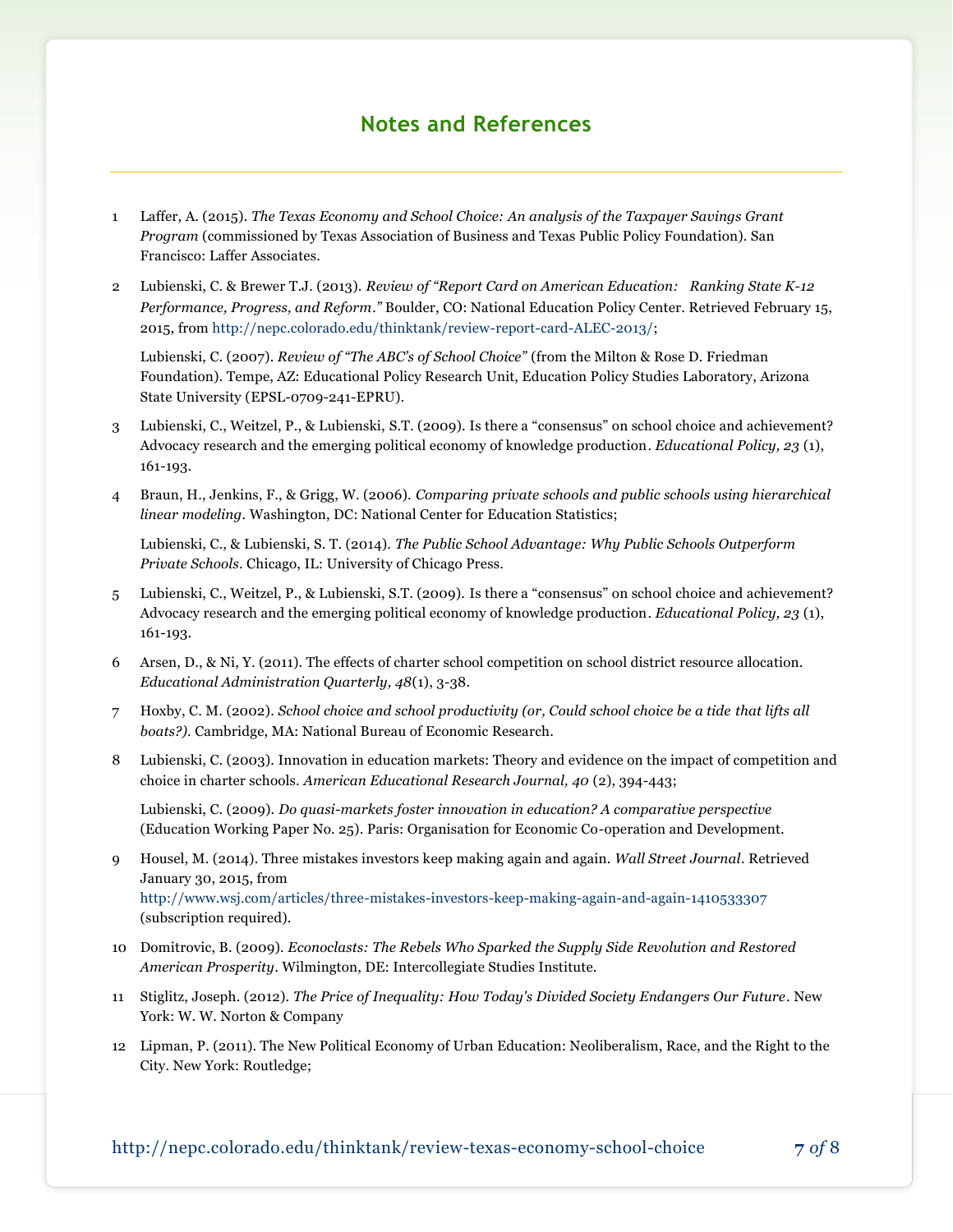Gulson, K. (2010). *Education Policy, Space and the City: Markets and the (In)visibility of Race*. New York: Routledge.

- 13 Becker, G. (1957; 1971). *The Economics of Discrimination*. (2nd ed.). Chicago: University of Chicago Press; Parks, V. (2012). The Uneven Geography of Racial and Ethnic Wage Inequality: Specifying Local Labor Market Effects. *Annals of the Association of American Geographers. 102* (3), 700-725.
- 14 Stiglitz, Joseph. (2012). *The Price of Inequality: How Today's Divided Society Endangers Our Future*. New York: W. W. Norton & Company, .6.
- 15 Drennon, C. M. (2006). Social relations spatially fixed: Construction and maintenance of school districts in San Antonio, Texas. *Geographical Review, 96*(4), 567-593.